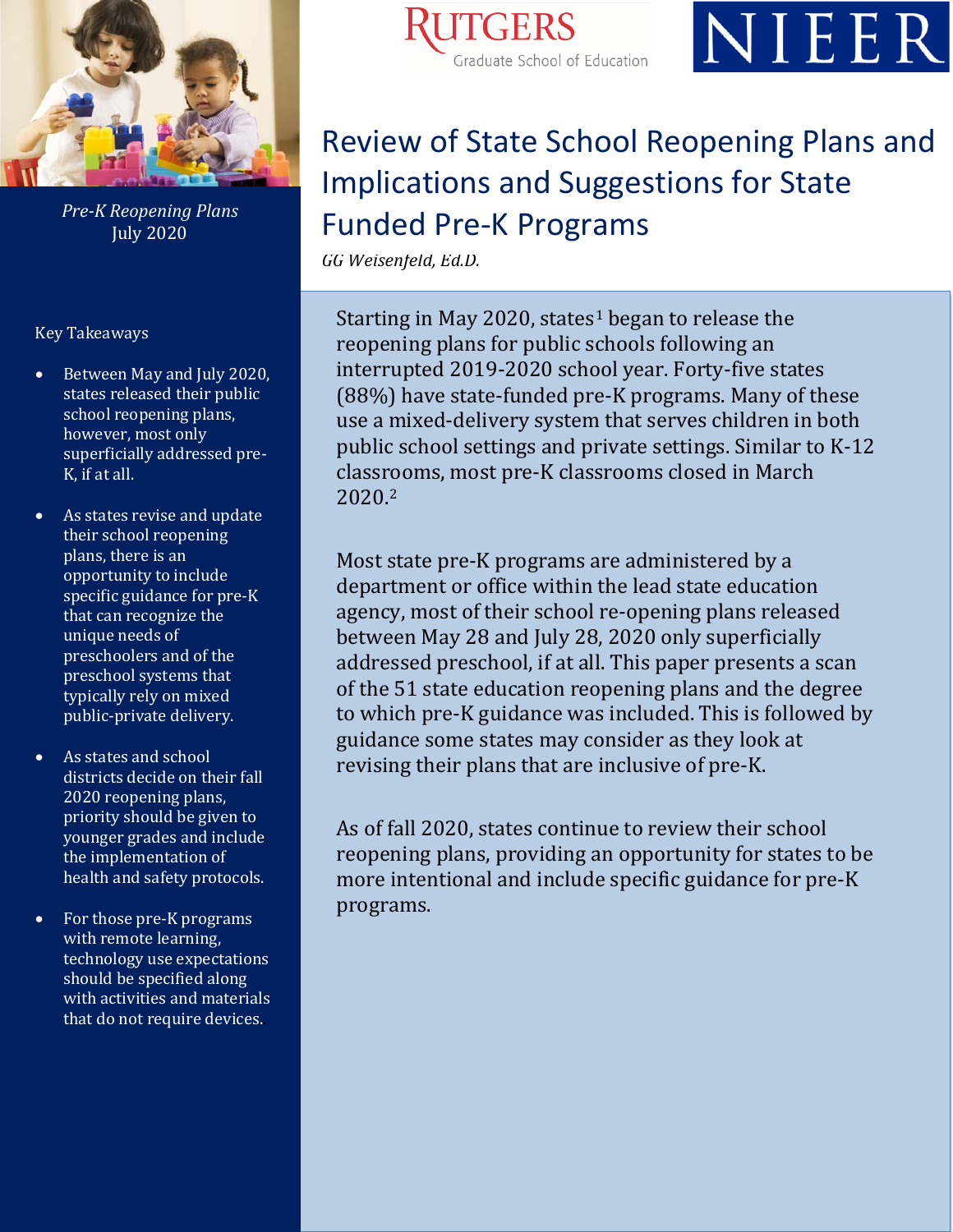# **Inclusion of Pre-K in School Reopening Plans**

When examining school reopening plans for the 45 states that fund pre-K, only ten offered detailed and specific guidance for pre-K, even though the vast majority of state preschool programs in 38 states are administered at least partially by the State Education Agency (SEA).<sup>[3](#page-12-2)</sup> Separately from the administration of these programs, most pre-K programs ope[ra](#page-12-3)te partially if not fully within public schools.4

While 31 states included pre-K or early learning in their reopening plans (Table 1), most provided guidance that only briefly mentioned pre-K fall reopening issues or combined pre-K guidance with child care. No state included in their reopening plan a dedicated section addressing pre-K learning environments, operations, early academic guidance, preschool educator support and professional learning, mental health support for preschoolers, or other areas typically addressed for K-12 students.

State guidance was typically a single document. Another approach was to have a landing page multiple documents that addressed various components, such as English Learners or pre-K. State reopening plans provide guidance, recommendations, and sometimes required policy changes for local school districts, local school boards, and/or schools responsible for reopening schools in the fall 2020. Most states require plans created at the local level be submitted to the state.

Ten states (Table 1) included pre-K when describing the scope of the plan and embedded pre-K throughout the document. For example, Michigan's reopening roadmap includes pre-K among the grades "required to follow the safety protocols outlined" in the plan. (P8). *Navigating Change: Kansas' Guide to Learning and School Safety Operation* divided its guidance into grade level bands (e.g. Pre-K through Grade 2, etc.) and includes examples of instructional practices that align with competencies based on program model (in-person, remote, hybrid).

Other states had separate sections dedicated specifically to early learning:

o California's *Stronger Together: A Guidebook for the Safe Reopening of California's Public Schools* includes a chapter dedicated to

Early Learning and Care that includes programs beyond state funded pre-K.

- o Iowa's *Return-to-Learn Support* includes materials for preschool programs, including how to align the Iowa Quality Preschool Program Standards during remote learning.
- o The Kentucky Department of Education created a document that addresses the needs of preschool children, including those with disabilities, that aligns with the state's K-12 guidance and is available on the SEA's website.
- o The Tennessee Department of Education's Reopening Guidance includes a school reopening toolkit dedicated to early childhood as well as an *Early Childhood Education Reopening FAQ*.

A few states in which the SEA does not administer the state's pre-K program generated guidance from the agency that administers the program. For Example:<br>O The

- The Alabama Department of Early Childhood Education collaborated with the Alabama State Department of Education to create the *First Class Pre-K Reopening and Operating Framework*, which illustrates a variety of frameworks: teaching and learning, child assessments, and remote learning.
- o The Georgia Department of Early Care and Learning's landing page devoted to COVID-19 includes a regularly updated FAQ for all of the state's early learning programs, including pre-K.

# **Pre-K Reopening Plans**

In July 2020, the Council of Chief State School Officers (CCSSO) provided guidance "to support states and school systems in addressing the critical set of challenges they will face as they plan for—and restart—teaching and learning in the 2020-2021 school year (SY21) amid the COVID-19 pandemic."[5](#page-12-4) The document is organized by three interrelated components: 1) System Conditions; 2) Wellbeing & Connection; and 3) Academics.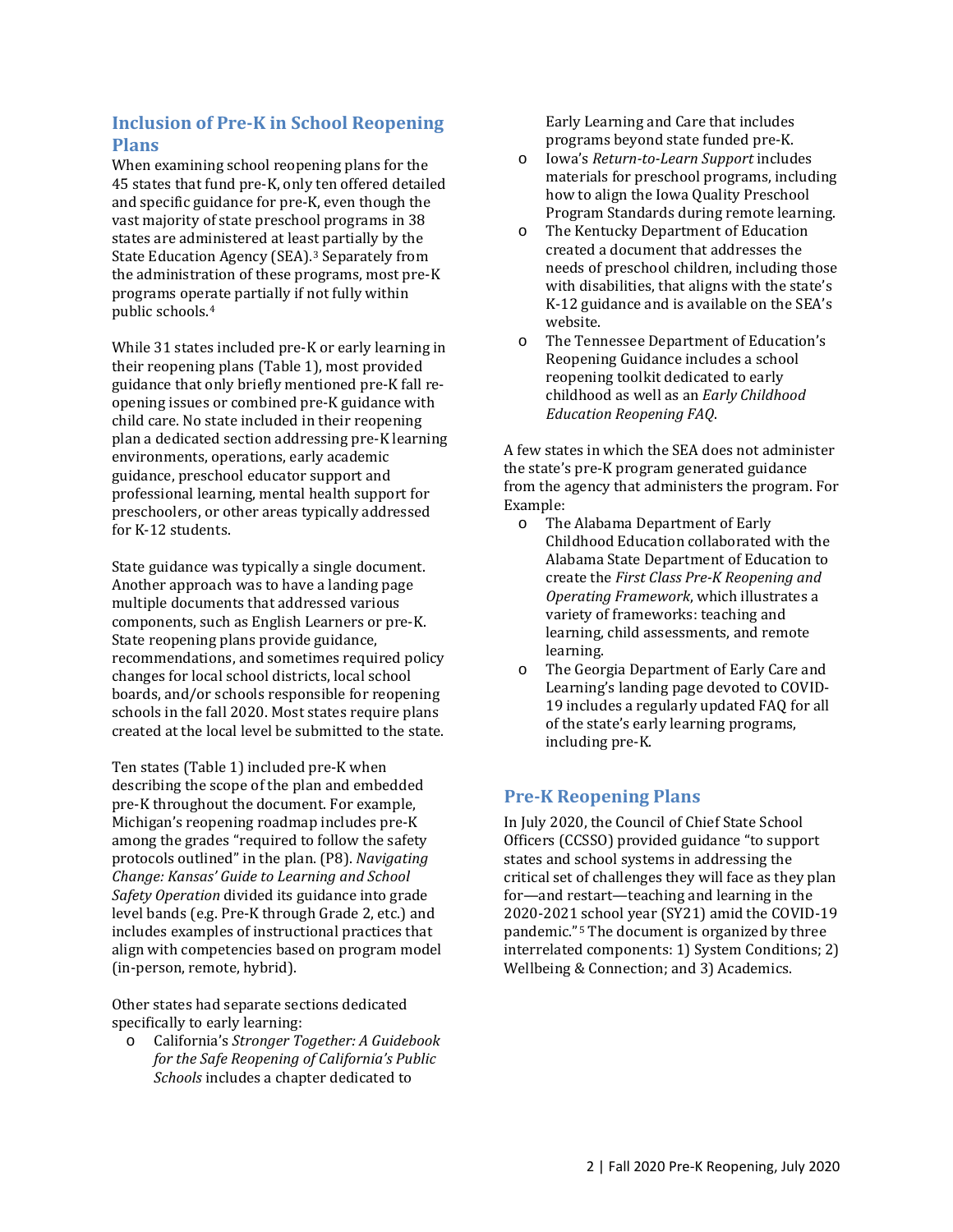CCSSO's framework has been adapted and used in this document to frame guidance to states as they develop plans to reopen pre-K programs. *System Conditions* includes engagement of stakeholders that operate programs for all preschool children in the state and then possible coordination when implementing services in fall 2020. The *Wellbeing & Connection* section includes acknowledging the needs of children, their families, and the early learning workforce in the fall 2020 including supports for children transitioning to kindergarten. The learning needs of children is addressed in the third section, *Early Learning*  which examines the three possible pre-K models (in-person, hybrid, and remote learning) and covers curriculum selection, student and program assessments, and teacher professional development.

#### **CCSSO's Framework for Re-Opening Schools**

**System Conditions**: School systems need to engage stakeholders (e.g. students, families, teachers, school leaders, staff, etc.) at the start of the planning process to make decisions that will frame the school systems' approach to student support and learning in such areas as scheduling, staffing, curriculum selection, technology, and monitoring.

**Wellbeing & Connection**: School systems need to address the staff and student wellbeing and tailor socialemotional supports to best meet their needs, specifically around social isolation, stress, anxiety, and trauma.

**Academics**: Planning is necessary to create a seamless transition between in-person and remote learning. School systems must prioritize instructional content, curriculum, assessment, and professional development of teachers.

Source: Council of Chief State School Officers. (2020). *Restart & recovery: Considerations for teaching & learning overview.* [https://ccsso.org/sites/default/files/2020-](https://ccsso.org/sites/default/files/2020-07/CCSSO_RR_Consider_Teach-v3.pdf) [07/CCSSO\\_RR\\_Consider\\_Teach-v3.pdf](https://ccsso.org/sites/default/files/2020-07/CCSSO_RR_Consider_Teach-v3.pdf)

## *System Level Conditions: Engaging Stakeholders*

*Planning.* Some state have encouraged the engagement of a variety of stakeholders in creating school reopening plans, including early learning providers. In Wisconsin, school districts are required to form *Return to School Committees* that include district staff, students, families, and community groups; and may include other support staff such as school counselors, school nurse, and social workers, and janitorial or maintenance staff. For districts with pre-K

programs, districts are encouraged to include child care and Head Start partners on the planning team to better understand both system protocols and regulations. Oregon recommends that while planning for reopening, "schools have the opportunity to cultivate relationships with the families, tribal and community organizations, and the early learning and child care providers who supported student learning and development during school closure."[6](#page-12-5) Florida's plan encourages districts, educational programs, and schools to connect to the state's education family which includes 21 different entities including child care and pre-K.

*Engaging the Early Childhood Community in Delivering Services.* As states look at how their pre-K programs will operate in the fall, collaborations that existed prior to the pandemic need to be understood, including that state-funded pre-K programs typically operate in mixeddelivery systems. In its *Recovery Plan,* Maryland recognizes the need for local school systems to coordinate with the state's Office of Child Care's regulatory and temporary operating procedures to support pre-K programs and child care classrooms co-located in public schools. In addition to understanding regulatory requirements, pre-K programs in most states are encouraged to blend state dollars with other funds by partnering with other providers. In 2018-2019, at least 40 state-funded programs (65%) allowed funds between pre-K (state) and Head Start (federal) to be blended to operate wrap-around services. Other examples of blending funds to increase services include:

- o Colorado Preschool Program providers may use additional funding sources, such as federal Head Start money, to extend the program day, supplement services, or provide wraparound care.
- o New Mexico and other states use Child Care Subsidy dollars for wraparound care in some private or nonprofit facilities to assist parents who qualify, or to offer reduced rates for private pay.
- o In New Jersey, the DOE funds the pre-K program for the school calendar year and day (6 hours per day). Some programs offer extended-day programs with an additional four hours of wraparound care for incomeeligible children funded through the state's DHS.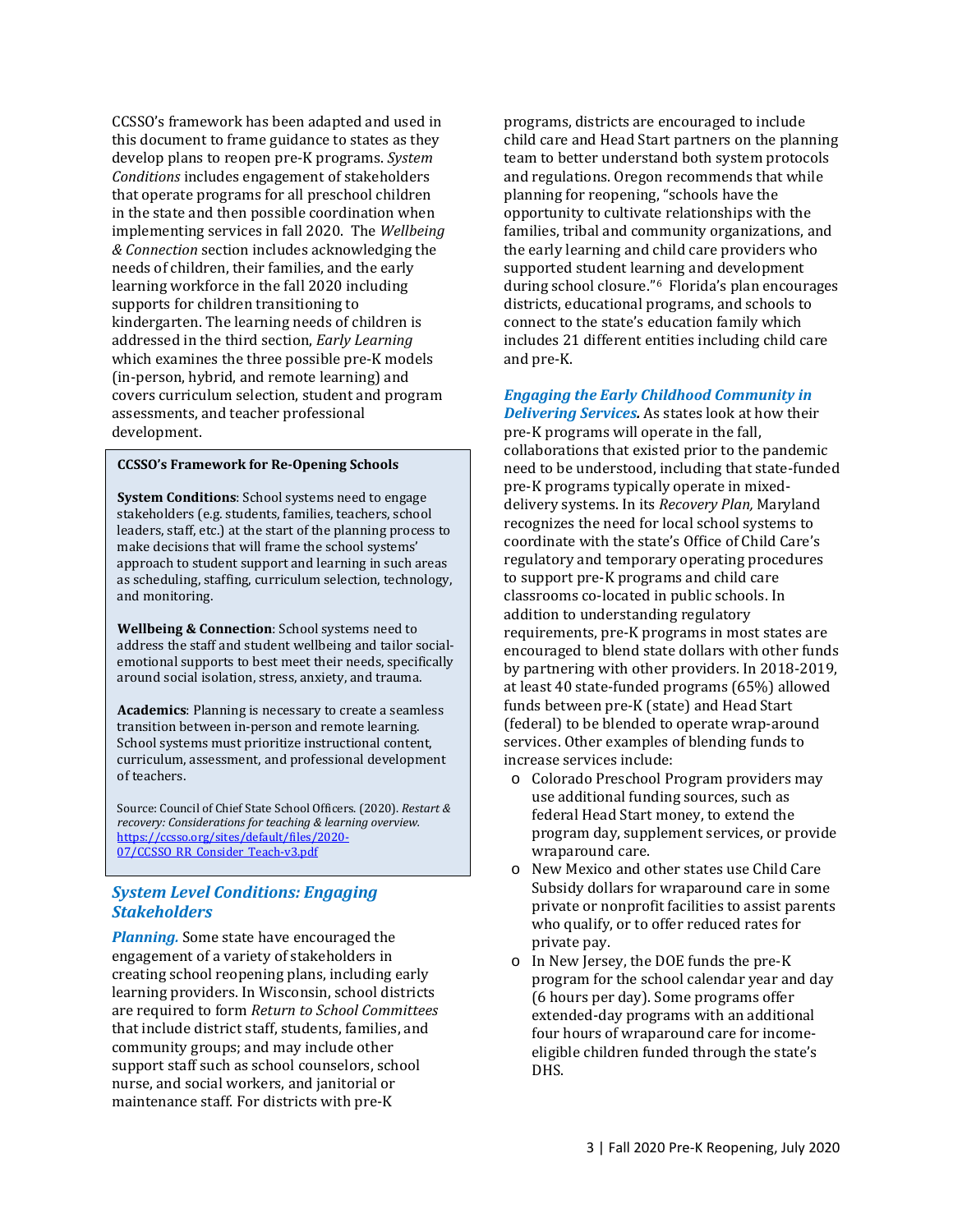Minnesota's school reopening plan identifies opportunities to connect school readiness services with other organizations or programs, including Head Start; collaborating with specific groups, such as kindergarten teachers and childcare providers; and specific audiences, such as parents

*The 2020-21 school year presents new challenges, it also presents new opportunities for early childhood programs to provide high-quality programming and services.*

Source: Minnesota Department of Education. (2020, June 18). *Guidance for Minnesota public schools: 2020-21 school year planning.* 

[https://staysafe.mn.gov/assets/m](https://staysafe.mn.gov/assets/mde-2020-21-school-year-planning-guidance_tcm1152-436943.pdf) [de-2020-21-school-year-planning](https://staysafe.mn.gov/assets/mde-2020-21-school-year-planning-guidance_tcm1152-436943.pdf)guidance tcm1152-436943.pdf, p. 65.

of children birth to age 5 (see Text box). Similarly, Illinois encourages school districts "to work with partners in their communities, including child care centers, other beforeand after-school child care providers, park districts, churches, and other communitybased organizations, to develop plans that comprehensively address families' needs

for care before, during, and after school hours and on any days that children will not be able to attend school in person."[7](#page-12-6) New Jersey's state plan recognizes that more families may now for the first time utilize child care programs due to modified school schedules and districts may want to involve child care providers in leadership and planning meetings and communicate the school's staggered or modified schedule. Virginia has encouraged its school divisions to work with community partners to plan, communicate, and develop options for families. Finally, Nebraska suggests utilizing advisory committees and recommends having conversations with local childcare and Head Start programs to coordinate scheduling arrangements.

To facilitate these conversations, states have developed planning documents including California's *Stronger Together* reopening plan that has developed a series of actionable steps for schools and districts; and Virginia's *Recover, Redesign, Restart 2020* that identifies a series of questions that may help school divisions partner more effectively with community partners (see Text Box). Louisiana has created a planning framework to support the coordination of the state's early childhood programs and services around four categories: health & safety, access, quality & continuous learning, and family engagement & support.[8](#page-12-7)

#### **Actionable Steps and Questions to Support Community Partnerships**

California's *Stronger Together*

- Find out who is offering after-school and summer programs at or near your schools.
- o Invite them to talk about their approach and their programs.
- Engage them in the planning process as early as possible to align with instructional programs to accelerate learning. They often know much about the local community and its resources and opportunities. When asked, they are good at coming up with innovative solutions and flexible models for supporting the students.
- o Be clear about your parameters and expectations, and then continue to engage as equal partners. Like you, expanded learning providers are professionals and experts in their field.
- o Do any existing memoranda of understandings (MOUs) require updates on modifications to ensure students and staff are safe?

#### Virginia's *Recover, Redesign, Restart*

- Have you coordinated with partner providers to discuss protocols and procedures and alignment with school division expectations?
- o Have you coordinated with local health officials and partner providers about different requirements for opening before/after school programs alongside or separate from school opening?
- o How will the operation of these programs impact your plans for staffing, facility cleanliness, transportation, and other operational factors?
- o Have you discussed overall community-wide child care needs with your community partners?
- o Where space is shared, have you considered how cleaning supplies, protective equipment, and protocol can be provided, shared or coordinated?
- o Have you discussed overall parent child care needs with your community partners and involved libraries, recreation centers, local higher education, independent providers and other partners in planning?
- o Have you surveyed your workforce to identify their concerns related to child care for their own family?
- o Will there be an increased need for before school and after school programs under various operating scenarios?

Sources: California Department of Education. (2020, June). Stronger together: A guidebook for the safe reopening of California's public schools.

[https://www.cde.ca.gov/ls/he/hn/documents/strongertogether.pdf,](https://www.cde.ca.gov/ls/he/hn/documents/strongertogether.pdf) p. 29; Virginia Department of Education. (2020, July). Recover, redesign, restart: A comprehensive plan that moves Virginia learner's and educators forward.

[http://www.doe.virginia.gov/support/health\\_medical/covid-19/recover](http://www.doe.virginia.gov/support/health_medical/covid-19/recover-redesign-restart-2020.pdf)[redesign-restart-2020.pdf,](http://www.doe.virginia.gov/support/health_medical/covid-19/recover-redesign-restart-2020.pdf) p. 37.

### *Wellbeing and Connections*

A number of states provide resources for adults experiencing anxiety due to COVID-19. Some states have embedded this guidance and/or links to it through their fall 2020 reopening plans. For example, the Guidance for Minnesota Public Schools provides a link to the Minnesota's Department of Health's page on *Supporting Mental Well-being During COVID-19*. The following are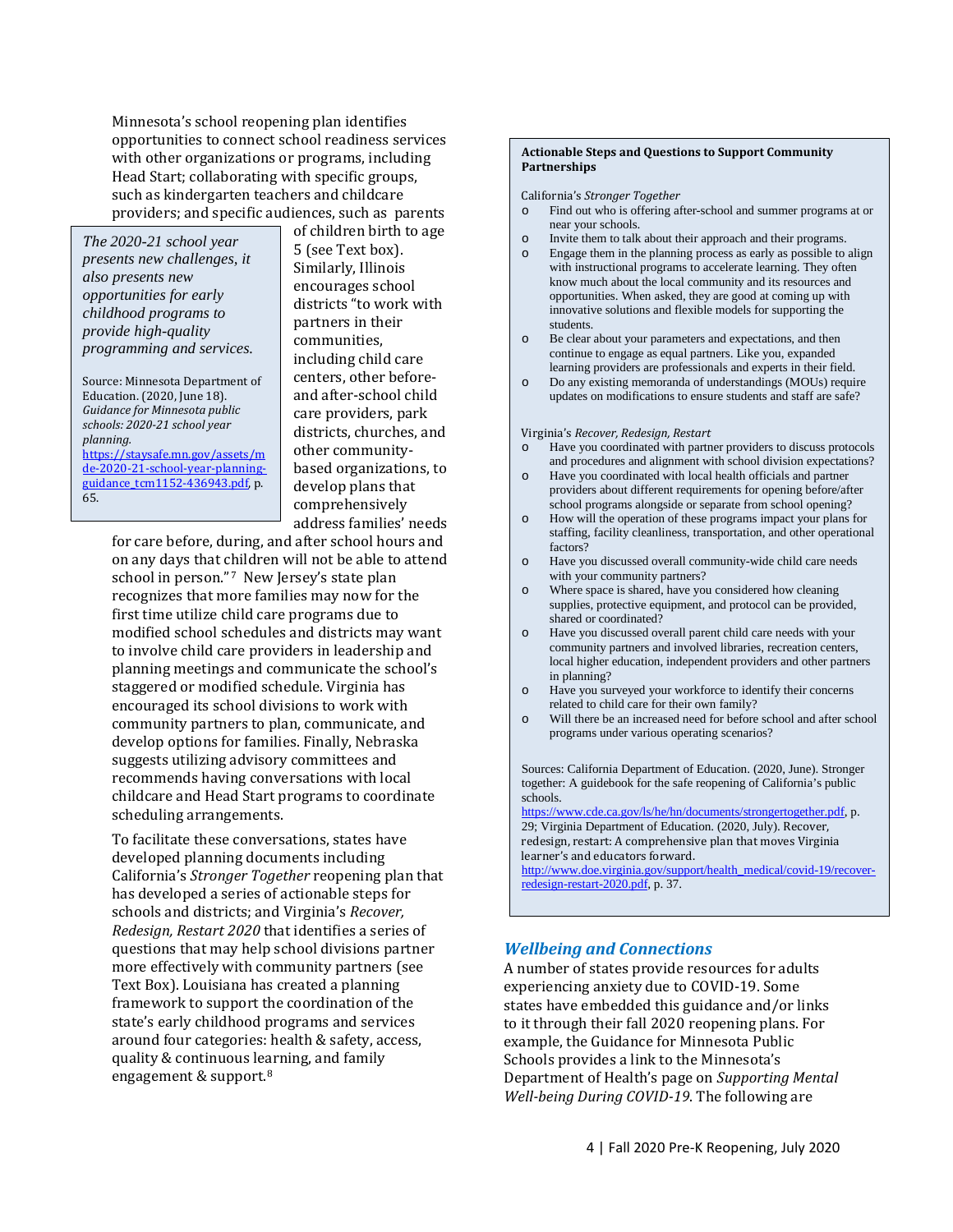examples of how states provided guidance on addressing the social emotional wellbeing of all students, including preschoolers, their families, and teachers:<br>o Louis

- Louisiana's *Guide to Supporting the Well-Being of Students and Staff* provides guidance and links to resources that can help identify the needs of students and staff and then ways to prioritize, develop, and sustain intentional relationships and provide appropriate support.
- o In Michigan, the fall reopening plan includes a section on *Mental & Social-Emotional Health* that strongly recommends steps schools should take to support students, including those in pre-K, when schools are closed to in-person instruction.
- o The New Mexico Public Education Department Reentry Guidance includes considerations for being culturally responsive and building and maintaining relationships with students and families during remote learning.
- o In New York's plan encourages leveraging community partnerships, especially those that encourage integrated student supports, family engagement, collaborative leadership, and expanded learning.
- o West Virginia requires schools and counties to address the social-emotional wellness of students, their families, and school staff by undertaking a series of tasks including developing a mental health crisis response team and implementing a continuous advisory system that supports students.

North Carolina passed two pieces of legislation that support student's well-being in public schools beginning in the 2020-2021 school year: HB1206 (May 26, 2020) tasks school psychologists, social workers, and counselors with providing socialemotional support to students and staff; and HB1203 (May 27, 2020) appropriates funds to provide at least one nurse in every public school.[9](#page-12-8)

Another needed area of support is for children transitioning into pre-K and kindergarten in the fall. Oklahoma reminds school districts that extra support may be needed for entering pre-K and K students due to their missed Early/Head Start and child care experiences in the spring 2020. Some recommendations include hosting a virtual open

house for families and students. Nebraska also reminds pre-K programs to provide some open house opportunities, such as virtual one-on-one with families.

The *Returning to School: A Toolkit for Principals* includes resources and tools that can be used to better support families and students through understanding their needs and collaborating with them, as well as other stakeholders, when planning to return to in-person learning.[10](#page-12-9) Kansas' reopening plan has both a sample family survey (Appendix D) and a staff survey (Appendix E).

## *Early Learning*

As pre-K programs begin to articulate their plans to reopen in the fall 2020, there are three basic models: *In-Person*: all<sup>[11](#page-12-10)</sup> preschoolers start the school year attending school in-person; *Remote*: all preschoolers start the year using distance learning, possibly moving to in-person when appropriate; and *Hybrid*: some preschoolers start the school year attending school in-person, and others remotely. Decisions about the model has not been made for most states as of the writing of this brief due to health concerns and COVID-19 uncertainties.

*Delivery Model 1: In-person.* Young children learn best through intentional teaching one-onone and in small groups in hands-on activities that include social play. Coupled with recent findings that younger children appear to be less likely to contract the COVID-19 virus, $12$  states are looking at options to create in-person opportunities for preschoolers while mitigating risks, which while lower are not zero.

A slight variation to this model includes a reduction in dosage (e.g., fewer days or a shortened daily schedule) supplemented with remote learning. New York has authorized flexibilities to certain regulations including a waiver allowing districts to convert one of its fullday funding streams from full-day to half-day. Tennessee has illustrated a flexible pre-K schedule that accommodates for safe social distancing.

Some states and school districts recommend prioritizing children and the earlier grades for inperson learning:

o The Illinois State Board of Education prioritizes in-person instruction for students with IEPs, English Learners, and students under the age of 13.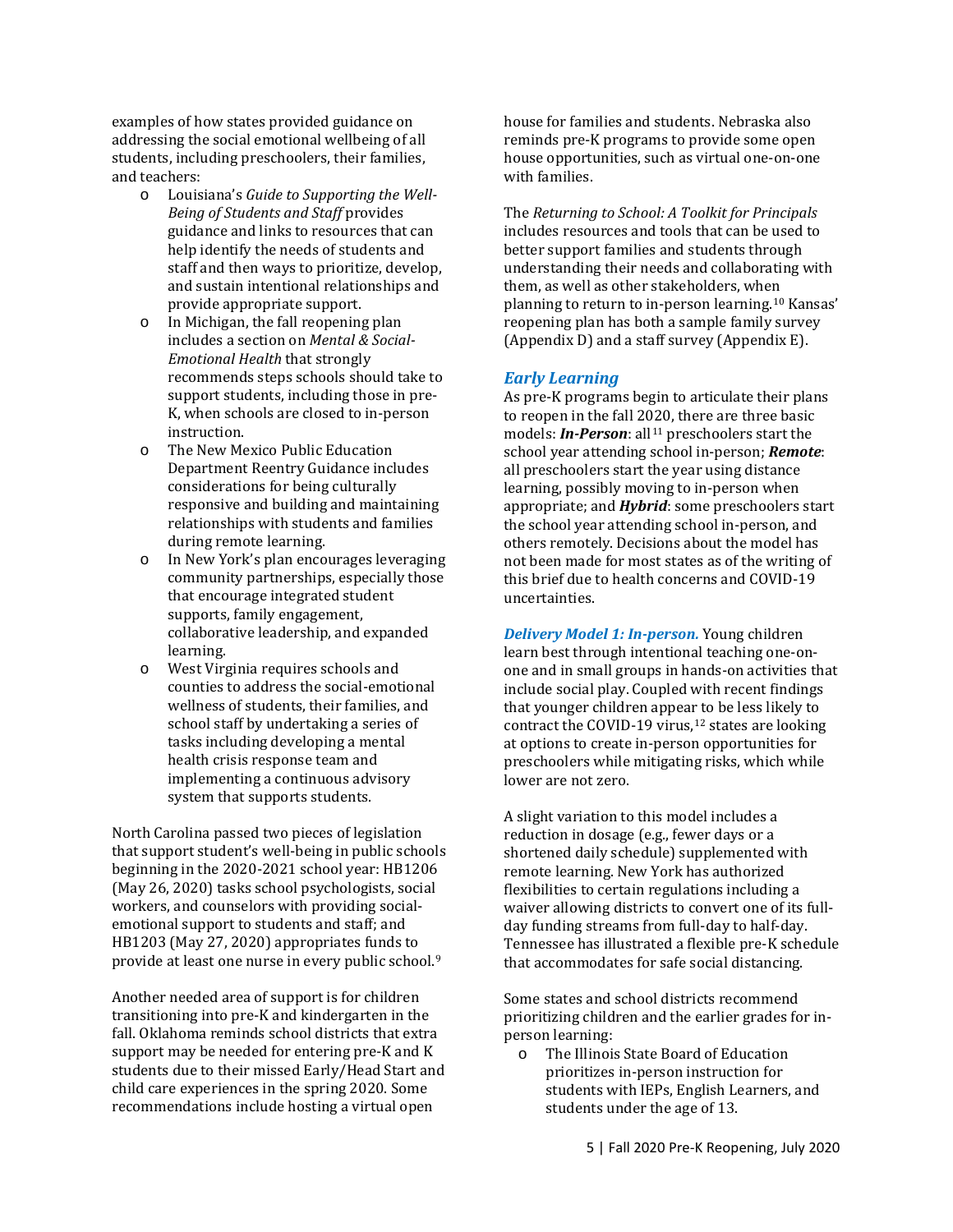- o Massachusetts Preschool-age students with disabilities are particularly in need of in-person services so that they can develop the socialization, motor, and communication skills that are vitally important at this age. Schools and districts should prioritize inperson instruction for this age group but should also be prepared to adjust to remote services if necessary.
- o New Mexico's Public Education Department suggest prioritizing inperson education for PreK and elementary students, as these age groups may require childcare and may

*We recognize that children learn best when physically present in the classroom. But children get much more than academics at school. They also learn social and emotional skills at school, get healthy meals and exercise, mental health support and other services that cannot be easily replicated online. Schools also play a critical role in addressing racial and social inequity.*

--A joint statement by the American Academy of Pediatrics (AAP), American Federation of Teachers (AFT), National Education Association (NEA) and School Superintendents Association (AASA), July 10,  $2020$ 

#### Source:

*Pediatricians, educators and Superintendents Urge a Safe Return to School This Fall (2020, July 10)*, [https://services.aap.org/en/news-room/news](https://services.aap.org/en/news-room/news-releases/aap/2020/pediatricians-educators-and-superintendents-urge-a-safe-return-to-school-this-fall/)[releases/aap/2020/pediatricians-educators-and](https://services.aap.org/en/news-room/news-releases/aap/2020/pediatricians-educators-and-superintendents-urge-a-safe-return-to-school-this-fall/)[superintendents-urge-a-safe-return-to-school-this-fall/](https://services.aap.org/en/news-room/news-releases/aap/2020/pediatricians-educators-and-superintendents-urge-a-safe-return-to-school-this-fall/)

washing; adapting mealtimes; and decreasing the number of available seats on buses. Illinois' school reopening plan was written as a partnership between the Illinois State Board of Education and the Illinois Department of Health.

There has been some variations in the required use of masks for children and adults. The CDC and AAP recommend children wear masks, however the AAP marks this as a "lower priority" for pre-K students.[14](#page-12-13) *Science Magazine* reviewed international policies and found that in China,

South Korea, Japan, and Vietnam children already are accustomed to wearing masks during flu season and have expanded to wearing one now

due to COVID-19. In other countries, mask wearing in schools is optional, including Canada, Denmark, Norway, the United Kingdom, and Sweden.[15](#page-12-14)

Kentucky's guidance says, "The most current recommendations from Kentucky's Department for Public Health (DPH) do not require preschool students to wear masks throughout the school day, as masks pose a higher risk of strangulation and suffocation for young students and also may increase the risk of improper wearing due to the developmental abilities of preschool students."[16](#page-12-15) New York recommends masks for children older than 2-years-old and has estimated the number of disposable masks needed, see Table 2. Several state plans deferred the decision to school systems. In the case of Texas' plan, "Schools are required to comply with the governor's executive order regarding the wearing of masks."[17](#page-12-16)

require more help from family during online learning.

- o New York recommends that schools and school districts should consider in-person programming a priority for high-needs students and preschool students with disabilities.
- o Virginia recommended to its school divisions to prioritize having preschool through grade 3 students return to classrooms as soon as safely possible and have older students attend remotely so that they can use their physical building space to serve the earlier grades.
- o The *West Virginia Schools Re-entry Toolkit Guidance* recommends a remote learning option only for children in grades six through twelve.

In order to return to in-person preschool, states must take health and safety precautions. Most states have created safety health check-lists, including Louisiana's *2020-2021 Reopening Checklist*, which tend to follow the Center for Disease Control and Prevention (CDC) and/or AAP recommendations<sup>[13](#page-12-12)</sup> for reducing class sizes; keeping students in small cohorts with the same students; increasing the amount of outdoor time; establishing child COVID-19 screening procedures; increasing the practice of hand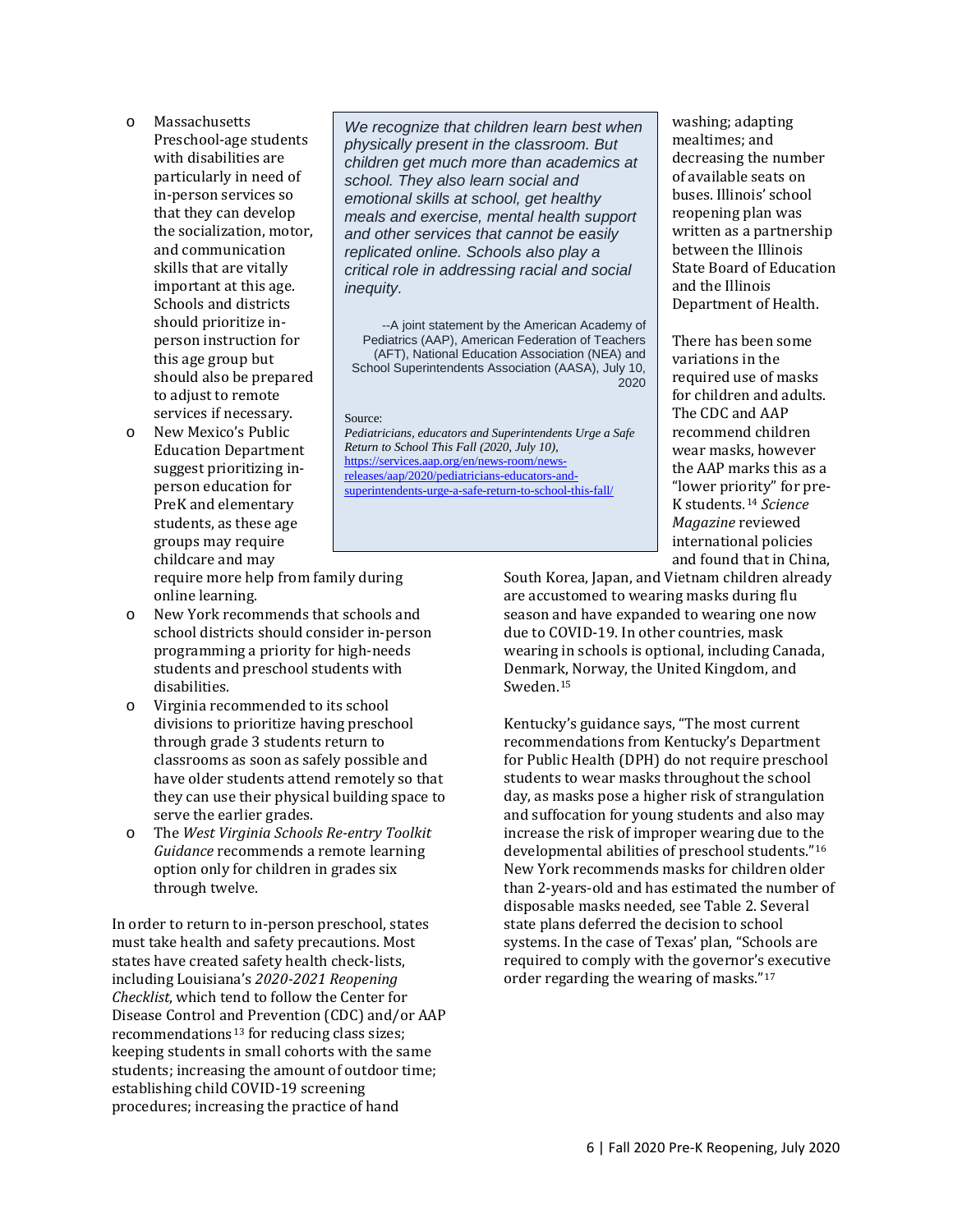### Table 2. Estimated Number of Needed Masks

**DISPOSABLE MASKS** Initial recommended quantities per 100 individuals per group per school

| Group                                         | Quan-<br>tity per<br>100 per<br>group | 12-week<br>Supply at<br>100% At-<br>tendance | 12-week<br>Supply at<br>50% At-<br>tendance | 12-week<br>Supply at<br>25% At-<br>tendance | <b>Assumptions</b>                                                                                                |
|-----------------------------------------------|---------------------------------------|----------------------------------------------|---------------------------------------------|---------------------------------------------|-------------------------------------------------------------------------------------------------------------------|
| <b>Students</b>                               | 100<br>masks<br>per week              | 1,200                                        | 600                                         | 300                                         | 1 disposable mask per<br>week per student (to<br>supplement the cloth<br>masks provided by par-<br>ent/quardian). |
| <b>Teachers</b><br>and other<br>staff         | 500                                   | 6.000                                        | 3.000                                       | 1.500                                       | 5 disposable masks per<br>week per teacher.                                                                       |
| School<br>nurses and<br>health pro-<br>viders | 1.000                                 | 12,000                                       | 6.000                                       | 3.000                                       | 10 disposable masks<br>per week per school<br>nurse.                                                              |

Source: New York State Education Department. (2020). *Recovering, rebuilding, and renewing: The spirit of New York's schools.*

[http://www.nysed.gov/common/nysed/files/programs/reope](http://www.nysed.gov/common/nysed/files/programs/reopening-schools/nys-p12-school-reopening-guidance.pdf) [ning-schools/nys-p12-school-reopening-guidance.pdf,](http://www.nysed.gov/common/nysed/files/programs/reopening-schools/nys-p12-school-reopening-guidance.pdf) p. 33.

*Delivery Model 2: Remote Learning.* Remote learning does not require a digital device. However, we know families are relying more on technology during this unexpected pandemic. There has been research on some elements of digital learning for preschoolers, but the overall effect of a remote comprehensive preschool without in-person contact is unknown. Recent studies have reviewed the content of digital media for young children, the engagement of adults, and the impact of media on children's brains and literacy development<sup>[18](#page-12-17)</sup>. Due to concerns about negative impact, many early learning programs and families struggle with balancing the use of

digital media for young children. In 2012, the National Association for the Education of Young Children (NAEYC) and the Fred Rogers Center for Early Learning and Children's Media at Saint Vincent College created a joint position statement on the use of technology in early childhood programs (see Text Box).

As states moved to online learning for its public schools in the spring 2020, 35 states (70%) included statements in their guidance about digital vs non-digital options, in all grades, beyond preschool.[19](#page-12-0) Massachusetts' guidance included the statement, "We must be conscious of the effects of increased screen time and seek balance between learning through technology and remote learning that happens offline to support students, curiosity and understanding."[20](#page-12-18)

As states developed their fall 2020 reopening plans, some made specific recommendations on using technology for remote learning for preschoolers, including:

- o Georgia follows the AAP recommendations of a maximum 1 hour of screen time a day for preschoolers.[21](#page-12-2) And specifies in its guidance that "DECAL does not support online learning days for Pre-K children and encourages families and Pre-K providers to limit screen time to no more than one hour a day in high quality digital content."
- o New York recommends that as districts, schools and eligible agencies develop their remote learning plans, they "should be cognizant of the amount of time young learners are spending directly viewing screens. Time spent learning remotely can be

**Key Messages from the NAEYC and Fred Rogers Center Joint Position Statement on Use of Technology in ECE Programs**

1. When used intentionally and appropriately, technology and interactive media are effective tools to support learning and development.

2. Intentional use requires early childhood teachers and administrators to have information and resources regarding the nature of these tools and the implications of their use with children.

3. Limitations on the use of technology and media are important.

4. Special considerations must be given to the use of technology with infants and toddlers.

5. Attention to digital citizenship and equitable access is essential.

6. Ongoing research and professional development are needed.

Ī

Source: Paciga, K.A. & Donohue, C. (2017). *Technology and interactive media for young children: A whole child approach connecting the vision of Fred Rogers with research and practice*. Latrobe, PA: Fred Rogers Center for Early Learning and Children's Media at Saint [Vincent Colle](https://www.fredrogerscenter.org/wp-content/uploads/2017/07/Technology-and-Interactive-Media-for-Young-Children.pdf)ge[, https://www.fredrogerscenter.org/wp-content/uploads/2017/07/Technology-and-Interactive-Media-for-Young-](https://www.fredrogerscenter.org/wp-content/uploads/2017/07/Technology-and-Interactive-Media-for-Young-Children.pdf)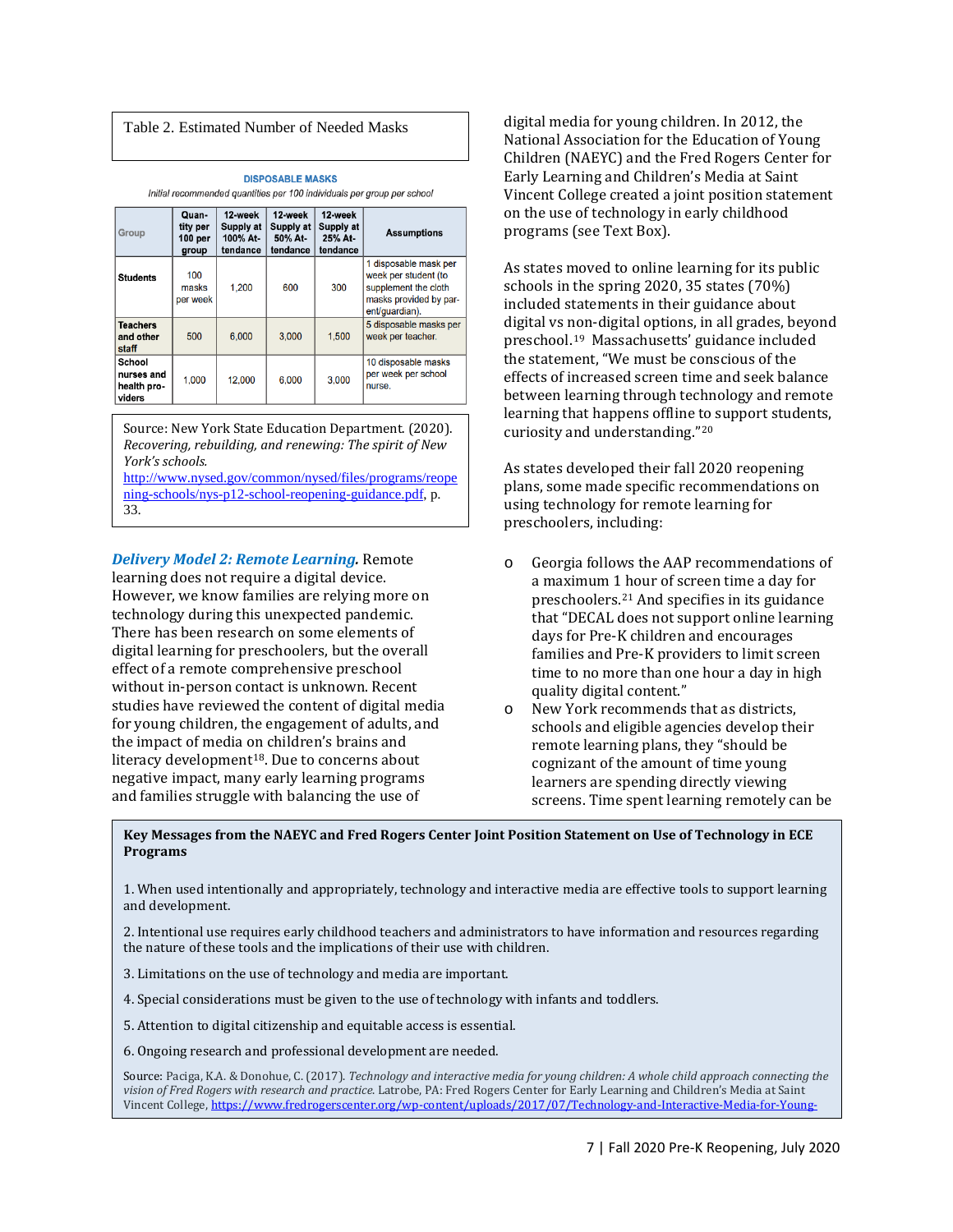devoted to authentic learning activities at home."

o Tennessee in its pre-K reopening plans references NAEYC's stance on screen time not being developmentally appropriate or an effective means for receiving instruction for young children and further explains, "When using technology, children and their families should have an orientation on appropriate timing and uses to support learning. Technology can be used to build knowledge and expand children's vocabulary when families are encouraged to research about animals, plants, building structures, places to visit, etc."

Remote learning for preschoolers requires adult support, especially if children are accessing technology. Tennessee recommends using virtual platforms and apps to provide families with training to support children's learning at home. Building upon the success of their online parenting classes, Minnesota suggested districts and schools examine utilizing parenting educators beyond pre-K (e.g. Head Start, child care, etc.) and throughout the age span prenatal to third grade. Minnesota also recommends having staff with expertise that can support families in using the same platforms and online resources used by the preschool programs and ensuring that families have access to technology and environments. Access to technology is not universal, and more limited for low income and students of color. [22](#page-12-19)

In spring 2020, states and local school districts' websites began sharing activities families could do to support their children's learning at home. A few school districts began assembling and disseminating learning materials to families in the spring 2020. In the summer 2020, Chicago Public Schools released learning packets to support pre-K students transitioning to Kindergarten in both English and Spanish. The Center for District Innovation And Leadership for Early Education provides recommendations for school districts across California to support distance learning in early education, including the costs and process of distributing home learning materials kits.[23](#page-12-20) 

If Alabama's First Class Pre-K program moves to remote learning in fall 2020, programs are expected to purchase or use existing materials to develop activity packets for each student. Teachers are expected to develop and share

learning activities using the materials in the packets.

*Delivery Model 3: Hybrid.* In this model, some children attend pre-K in person, and some remotely (see previous sections for considerations for both of these models). States must develop a system for collecting family preference input to determine classroom schedules and prioritizing in-person attendance.

Many local school districts and schools are in the midst of collecting family preferences for pre-K model (in-person or remote) and possibly the schedule. The Alabama Department of Early Childhood Early Childhood Education requires each pre-K grantee to gather family data via a survey to inform program plans for the 2020- 2021 school year. Survey results must be shared with the state by July 31, 2020.

As described previously, some states have offered suggestions for prioritizing in-person learning. These include younger children as well as children with disabilities and those with IEPs and Dual Language Learners.

*General considerations.* Independent of the pre-K model, attention needs to be paid to the preschool curriculum, including environment and child assessments. Research has that shown comprehensive and integrated curriculum has positive effects on children's learning.[24](#page-12-21)  Comprehensive curriculum includes specificity regarding key domains of language, literacy, mathematics, and social-emotional development. Kansas' state plan includes curriculum implementation ideas aligned with the state's learning standards in grade bands (e.g. pre-K to 2<sup>nd</sup> grade) for all three program models.

One of the challenges with technology-based remote learning is it tends not to be comprehensive. A 2017 report by the Fred Rogers Center for Early Learning and Children's Media at Saint Vincent College reviewed and synthesized research and practice around technology and media for young children (birth to age 8). The authors found most of the technology and media were focused on literacy.[25](#page-12-22)

Several states have offered guidance about rearranging furniture and play spaces to meet social distancing requirements when classrooms reopen in-person. California encourages school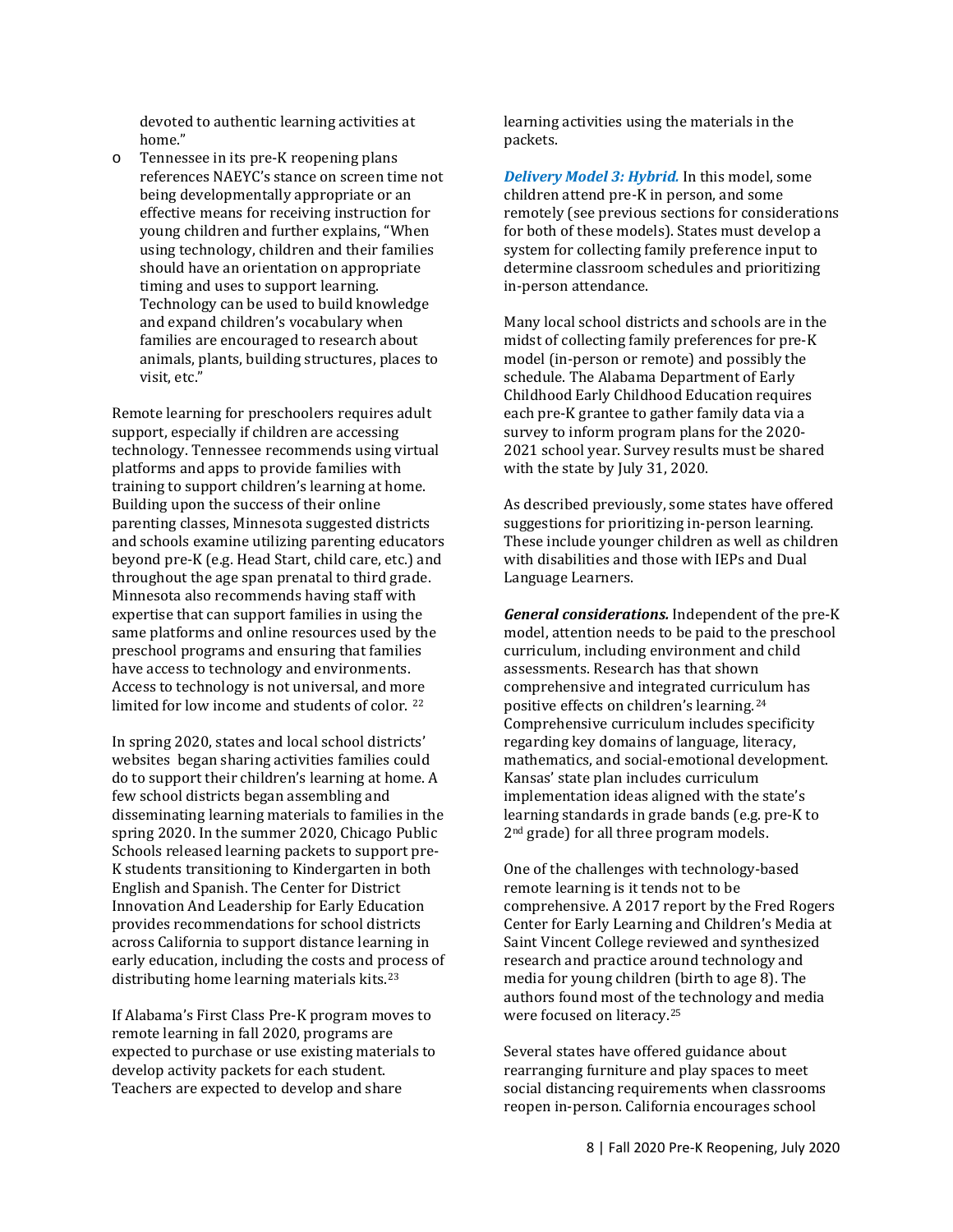districts to maximize outdoor time, utilize headto-toe placement of children and creating physical barriers, as needed, during naptimes, and staggering arrival and pick-up times to limit direct contact with adults during pick-up time.[26](#page-12-8)

Understanding children's learning and development at the beginning of the school year is crucial, but especially following the COVID-19 pandemic and the interruption of education programs. Delaware recommends that when schools reopen in person that assessments and appropriate screening processes and diagnostics are needed for new students, including those entering pre-K and kindergarten. If in-person preschool is not available, both Minnesota and Alabama are asking families to document and report on children's learning and development using ASQ-SE2 (MN) and Teaching Strategies Gold (AL). Nebraska is still requiring home visits, but reminds programs that they "might look different this year" and suggests meeting outside families' homes, conducting virtual visits, or having phone calls with families.[27](#page-12-23)

Finally, in order to support teachers in implementing comprehensive curricula in multiple models of delivery, professional development opportunities and content needs to be reviewed. In the spring as preschool programs were moving remotely, most states provided teacher resources and some organized professional development opportunities. For example:

- o The Connecticut Office of Early Childhood partnered with its State Department of Education to create a video for early childhood professionals to support children in distance learning, highlighting the importan[ce o](#page-12-9)f play and predictability.28
- o Tennessee's reopening plan reminds school districts that teachers may need training and additional support, possibly virtually, to "re-design of classroom space, structures, routines, and instructional material selection and use to ensure the health and safety of children while at school."[29](#page-12-24) One strategy to accomplish this is to involve teachers in the planning process.
- o The West Virginia Department of Education has created an "educator hub" for teachers (pre-K to grade 12) to submit

activities and lessons remote learning; and administrators can share ideas on supporting staff and strategies for student learning.

## **Conclusion**

States are revising and updating their school reopening plans, providing them the opportunity to include specific guidance for pre-K programs. If such guidance is to recognize the unique needs of preschoolers and of the preschool systems that typically rely on mixed public-private delivery. This process should include multiple stakeholders from the early care and education system. When another agency administers the pre-K program, that agency's plan should be embedded in or at least coordinated and linked with the K-12 plan.

As states and school districts decide on their fall 2020 reopening plans, priority should be given to younger grades and include the implementation of health and safety protocols. For states with remote learning, they should set expectations for using computers and mobile devices and for activities and materials that do not require such devices. Curriculum should remain comprehensive and set expectations for collecting student assessments for in-person and remote learning modes. Finally, professional development opportunities for preschool teachers need to be expanded to include more content and modes of delivery.

# **Acknowledgements**

**A special** *thank you* **to the Alliance for Early Success for funding the series of** *Guides to Support Pre-K Expansion.*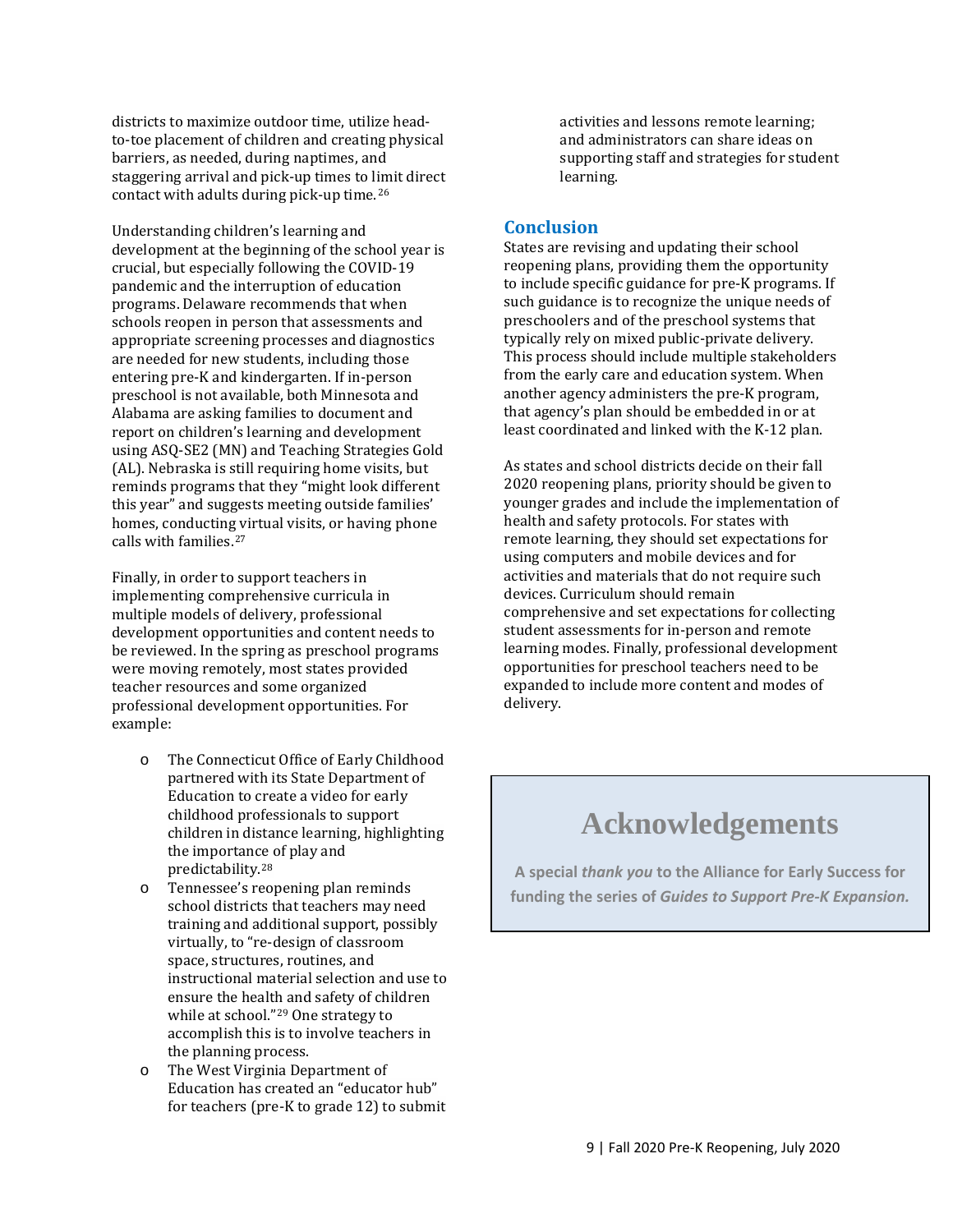| Table 1. Pre-K Policies Addressed in State's Reopening Plans |  |
|--------------------------------------------------------------|--|
|                                                              |  |

|                                                                                |                                                          | Pre-K Policies Addressed in Reopening Plans |                                                                                                           |                                                                                            |                                              |                                 |  |
|--------------------------------------------------------------------------------|----------------------------------------------------------|---------------------------------------------|-----------------------------------------------------------------------------------------------------------|--------------------------------------------------------------------------------------------|----------------------------------------------|---------------------------------|--|
| State & Link to SEA<br>Reopening Plan (as of<br>July 28, 2020) <sup>1</sup>    | Grades/Ages<br><b>Covered in State</b><br>Reopening Plan | Changes to<br>class size &<br>ratios        | Adjustments to<br>screening<br>requirements<br>(non-COVID-<br>19) /<br>conducting<br>child<br>assessments | Adjustments<br>to required<br>program/<br>teacher<br>assessments<br>in pre-K<br>classrooms | Mask<br>policies<br>for<br>pre-K<br>students | Remote<br>Learning<br>for pre-K |  |
| Alabama <sup>1</sup>                                                           | $K-12$                                                   |                                             |                                                                                                           |                                                                                            |                                              |                                 |  |
| <b>Department of Early</b><br><b>Childhood Education</b>                       | Pre-K                                                    | No                                          | Yes                                                                                                       | No                                                                                         | Yes                                          | Yes                             |  |
| <b>Alaska</b>                                                                  | $K-12$                                                   | No                                          | No                                                                                                        | No                                                                                         | No                                           | No                              |  |
| Arizona <sup>1</sup>                                                           | $K-12$                                                   | No                                          | N <sub>0</sub>                                                                                            | No                                                                                         | N <sub>0</sub>                               | No                              |  |
| <b>First Things First</b><br><b>Arkansas</b>                                   | Birth-Five<br>$K-12$                                     | No                                          | No                                                                                                        | No                                                                                         | No                                           | No                              |  |
| California                                                                     | Birth-12                                                 |                                             |                                                                                                           |                                                                                            |                                              |                                 |  |
| <b>Early Learning and</b><br>Care COVID-19<br>Resources                        | <b>Birth-Five</b>                                        | No                                          | Yes                                                                                                       | Yes                                                                                        | Yes                                          | Yes                             |  |
| Colorado                                                                       | $K-12$                                                   | No                                          | No                                                                                                        | N <sub>o</sub>                                                                             | No                                           | N <sub>o</sub>                  |  |
| Connecticut <sup>1</sup>                                                       | $K-12$                                                   |                                             |                                                                                                           |                                                                                            |                                              |                                 |  |
| <b>Office of Early</b><br>Childhood                                            |                                                          | No                                          | No                                                                                                        | No                                                                                         | Yes                                          | No                              |  |
| <b>Delaware</b>                                                                | Pre-K-12                                                 | N <sub>o</sub>                              | N <sub>o</sub>                                                                                            | N <sub>o</sub>                                                                             | Yes                                          | N <sub>o</sub>                  |  |
| <b>District of Columbia</b>                                                    | $K-12$<br>(PK guidance for<br>$ELs$ )                    | No                                          | No                                                                                                        | No                                                                                         | No                                           | No                              |  |
| Florida                                                                        | Early Learning, K-<br>12, IHE                            | No                                          | N <sub>0</sub>                                                                                            | NA <sup>3</sup>                                                                            | Yes                                          | N <sub>0</sub>                  |  |
| Georgia <sup>1</sup><br><b>Department of Early</b><br><b>Care and Learning</b> | $K-12$<br>Pre-K                                          | No                                          | No                                                                                                        | No                                                                                         | No                                           | No                              |  |
| Hawaii                                                                         | $K-12$                                                   | No                                          | No                                                                                                        | No                                                                                         | No                                           | $\rm No$                        |  |
| Idaho                                                                          | $K-12$                                                   | NA <sup>2</sup>                             | NA <sup>2</sup>                                                                                           | NA <sup>2</sup>                                                                            | NA <sup>2</sup>                              | NA <sup>2</sup>                 |  |
| Illinois                                                                       | Birth-12                                                 | No                                          | Yes                                                                                                       | No                                                                                         | Yes                                          | Yes                             |  |
| Indiana                                                                        | $K-12$                                                   | NA <sup>2</sup>                             | NA <sup>2</sup>                                                                                           | NA <sup>2</sup>                                                                            | NA <sup>2</sup>                              | NA <sup>2</sup>                 |  |
| Iowa                                                                           | Pre-K-12<br>Pre-K-12                                     | No                                          | Yes                                                                                                       | No                                                                                         | No                                           | Yes                             |  |
| <b>Kansas</b>                                                                  | (Pre-K-2nd grade<br>band)                                | No                                          | No                                                                                                        | NA <sup>3</sup>                                                                            | Yes                                          | Yes                             |  |
| Kentucky                                                                       | Pre-K-12                                                 | No                                          | Yes                                                                                                       | No                                                                                         | Yes                                          | No                              |  |
| Louisiana                                                                      | $Pre-K-12$                                               | Yes                                         | No                                                                                                        | No                                                                                         | Yes                                          | No                              |  |
| <b>Maine</b>                                                                   | $Pre-K-12$                                               | No                                          | No                                                                                                        | No                                                                                         | Yes                                          | No                              |  |
| Maryland<br>Massachusetts <sup>1</sup>                                         | $\overline{\text{Pre-K-12}}$<br>$K-12$                   | Yes                                         | $\rm No$                                                                                                  | No                                                                                         | Yes                                          | No                              |  |
| <b>Department of Early</b><br><b>Education and Care</b>                        | Birth-5                                                  | Yes                                         | No                                                                                                        | No                                                                                         | Yes                                          | No                              |  |
| Michigan                                                                       | $Pre-K-12$                                               | No                                          | No                                                                                                        | No                                                                                         | Yes                                          | $\rm No$                        |  |
| Minnesota                                                                      | $Pre-K-12$                                               | $\rm No$                                    | Yes                                                                                                       | Yes                                                                                        | Yes                                          | Yes                             |  |
| <b>Mississippi</b>                                                             | $K-12$                                                   | $\rm No$                                    | No                                                                                                        | No                                                                                         | No                                           | No                              |  |
| <b>Missouri</b>                                                                | $K-12$                                                   | No                                          | $\rm No$                                                                                                  | No                                                                                         | No                                           | No                              |  |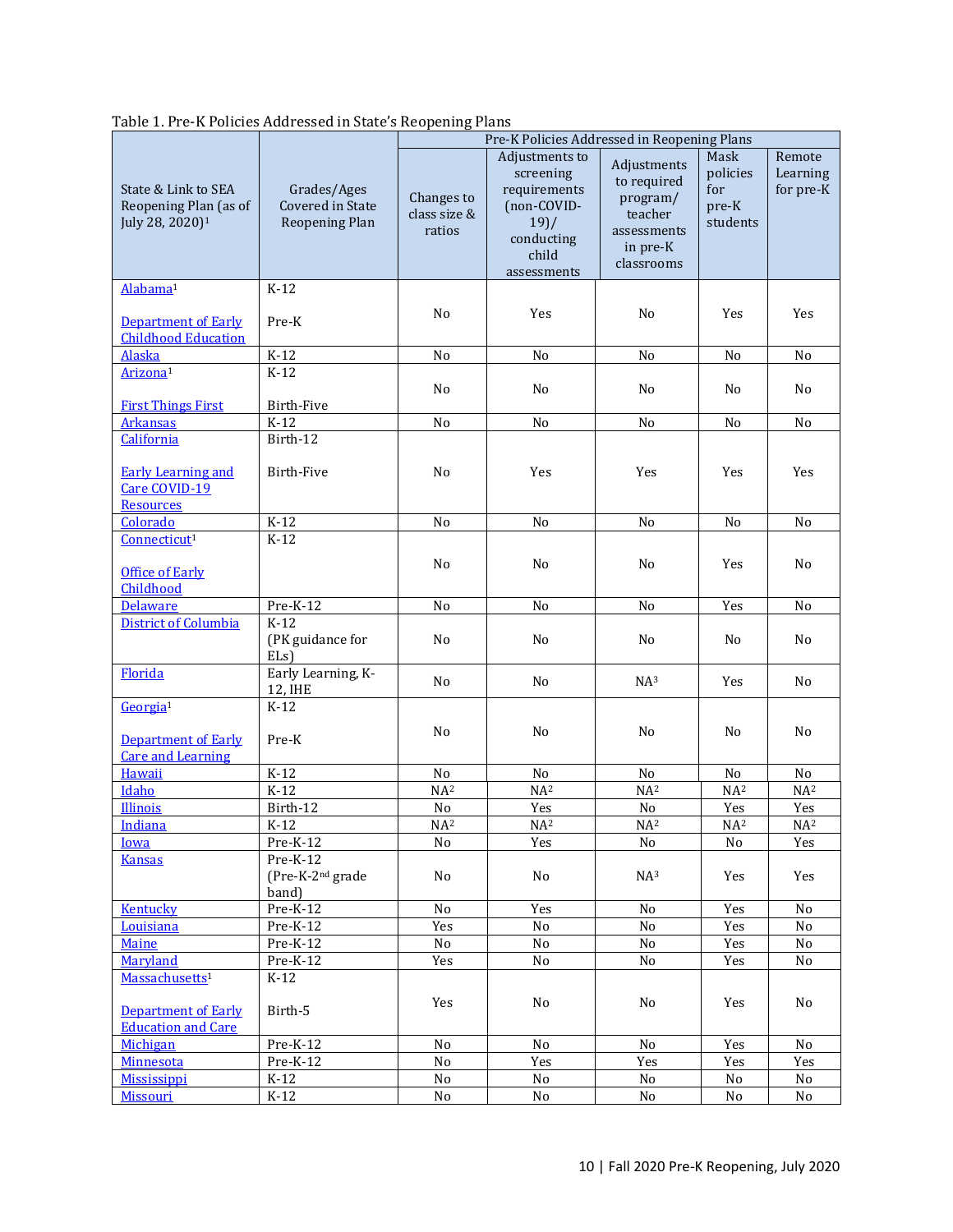|                                                                                 |                                                          | Pre-K Policies Addressed in Reopening Plans |                                                                                                           |                                                                                            |                                              |                                 |  |
|---------------------------------------------------------------------------------|----------------------------------------------------------|---------------------------------------------|-----------------------------------------------------------------------------------------------------------|--------------------------------------------------------------------------------------------|----------------------------------------------|---------------------------------|--|
| State & Link to SEA<br>Reopening Plan (as of<br>July 28, 2020) <sup>1</sup>     | Grades/Ages<br><b>Covered in State</b><br>Reopening Plan | Changes to<br>class size &<br>ratios        | Adjustments to<br>screening<br>requirements<br>(non-COVID-<br>19) /<br>conducting<br>child<br>assessments | Adjustments<br>to required<br>program/<br>teacher<br>assessments<br>in pre-K<br>classrooms | Mask<br>policies<br>for<br>pre-K<br>students | Remote<br>Learning<br>for pre-K |  |
| <b>Montana</b>                                                                  | $K-12$                                                   | NA <sup>2</sup>                             | NA <sup>2</sup>                                                                                           | NA <sup>2</sup>                                                                            | NA <sup>2</sup>                              | NA <sup>2</sup>                 |  |
| <b>Nebraska</b>                                                                 | <b>ECE-12</b>                                            | N <sub>o</sub>                              | Yes                                                                                                       | Yes                                                                                        | Yes                                          | Yes                             |  |
| Nevada                                                                          | $K-12$                                                   | No                                          | No                                                                                                        | No                                                                                         | No                                           | No                              |  |
| <b>New Hampshire</b>                                                            | $K-12$                                                   | NA <sup>2</sup>                             | NA <sup>2</sup>                                                                                           | NA <sup>2</sup>                                                                            | NA <sup>2</sup>                              | NA <sup>2</sup>                 |  |
| <b>New Jersey</b>                                                               | Pre-K-12                                                 | No                                          | No                                                                                                        | No                                                                                         | No                                           | No                              |  |
| <b>New Mexico</b>                                                               | $Pre-K-12$                                               | N <sub>o</sub>                              | N <sub>o</sub>                                                                                            | N <sub>o</sub>                                                                             | Yes                                          | N <sub>o</sub>                  |  |
| <b>New York</b>                                                                 | $Pre-K-12$                                               | Yes                                         | Yes                                                                                                       | N <sub>o</sub>                                                                             | Yes                                          | Yes                             |  |
| <b>North Carolina</b>                                                           | $K-12$                                                   | No                                          | N <sub>o</sub>                                                                                            | No                                                                                         | N <sub>o</sub>                               | N <sub>o</sub>                  |  |
| <b>North Dakota</b>                                                             | $K-12$                                                   | N <sub>o</sub>                              | N <sub>o</sub>                                                                                            | N <sub>o</sub>                                                                             | N <sub>o</sub>                               | N <sub>o</sub>                  |  |
| Ohio                                                                            | $Pre-K-12$                                               | N <sub>o</sub>                              | N <sub>o</sub>                                                                                            | NA <sup>3</sup>                                                                            | N <sub>o</sub>                               | N <sub>o</sub>                  |  |
| Oklahoma                                                                        | Pre-K-12                                                 | No                                          | No                                                                                                        | No                                                                                         | N <sub>o</sub>                               | No                              |  |
| Oregon                                                                          | Pre-K-12                                                 | N <sub>o</sub>                              | N <sub>o</sub>                                                                                            | N <sub>o</sub>                                                                             | Yes                                          | N <sub>o</sub>                  |  |
| Pennsylvania                                                                    | Pre-K-12                                                 | N <sub>o</sub>                              | N <sub>o</sub>                                                                                            | N <sub>o</sub>                                                                             | N <sub>o</sub>                               | N <sub>o</sub>                  |  |
| <b>Rhode Island</b>                                                             | $K-12$                                                   | N <sub>o</sub>                              | N <sub>o</sub>                                                                                            | N <sub>o</sub>                                                                             | N <sub>o</sub>                               | N <sub>o</sub>                  |  |
| <b>South Carolina</b>                                                           | $Pre-K-12$                                               | N <sub>o</sub>                              | N <sub>o</sub>                                                                                            | N <sub>o</sub>                                                                             | N <sub>o</sub>                               | N <sub>o</sub>                  |  |
| <b>South Dakota</b>                                                             | $K-12$                                                   | NA <sup>2</sup>                             | NA <sup>2</sup>                                                                                           | NA <sup>2</sup>                                                                            | NA <sup>2</sup>                              | NA <sup>2</sup>                 |  |
| <b>Tennessee</b>                                                                | $Pre-K-12$                                               | N <sub>o</sub>                              | N <sub>o</sub>                                                                                            | N <sub>o</sub>                                                                             | N <sub>o</sub>                               | Yes                             |  |
| <b>Texas</b>                                                                    | Pre-K-12                                                 | No                                          | Yes                                                                                                       | No                                                                                         | No                                           | Yes                             |  |
| Utah                                                                            | $K-12$                                                   | No                                          | No                                                                                                        | No                                                                                         | No                                           | No                              |  |
| <b>Vermont</b>                                                                  | Not specified                                            | No                                          | No                                                                                                        | No                                                                                         | No                                           | No                              |  |
| <b>Virginia</b>                                                                 | $Pre-K-20$                                               | Yes                                         | No                                                                                                        | No                                                                                         | No                                           | Yes                             |  |
| Washington <sup>1</sup><br><b>Early Learning and</b><br>Child Care <sup>4</sup> | $K-12$<br>Birth-5                                        | Yes                                         | N <sub>o</sub>                                                                                            | N <sub>o</sub>                                                                             | Yes                                          | Yes                             |  |
| <b>West Virginia</b>                                                            | Pre-K-12                                                 | No                                          | No                                                                                                        | No                                                                                         | Yes                                          | No                              |  |
| Wisconsin                                                                       | Pre-K-12                                                 | No                                          | No                                                                                                        | No                                                                                         | No                                           | No                              |  |
| Wyoming                                                                         | $K-12$                                                   | NA <sup>2</sup>                             | NA <sup>2</sup>                                                                                           | NA <sup>2</sup>                                                                            | NA <sup>2</sup>                              | NA <sup>2</sup>                 |  |

- 1. For pre-K programs that are not administered by the state education agency, then that office's pre-K reopening guidance was reviewed (if available). To see the names of state offices that are responsible for overseeing pre-K in 2018-2019: Friedman-Krauss, A. H., Barnett, W. S., Garver, K. A., Hodges, K. S., Weisenfeld, G. G. & Gardiner, B. A. (2020). *The State of Preschool 2019: State Preschool Yearbook.* New Brunswick, NJ: National Institute for Early Education Research[. http://nieer.org/state-preschool-yearbooks/2019-2,](http://nieer.org/state-preschool-yearbooks/2019-2) p. 198-199.
- 2. These states did not have a state-funded pre-K program during the 2019-2020 school year.

3. Program assessments are not required in the pre-K program. See: Friedman-Krauss, et al. (2020), p. 297-299.

4. Washington's pre-K program, ECEAP, was not required to close during spring 2020, thus, all guidance was reviewed, including summer guidance issued by the Washington State Department of Health (July 22, 2020): <https://www.doh.wa.gov/Portals/1/Documents/1600/coronavirus/DOH-OSPI-DYCF-SchoolsChildCareGuidance.pdf>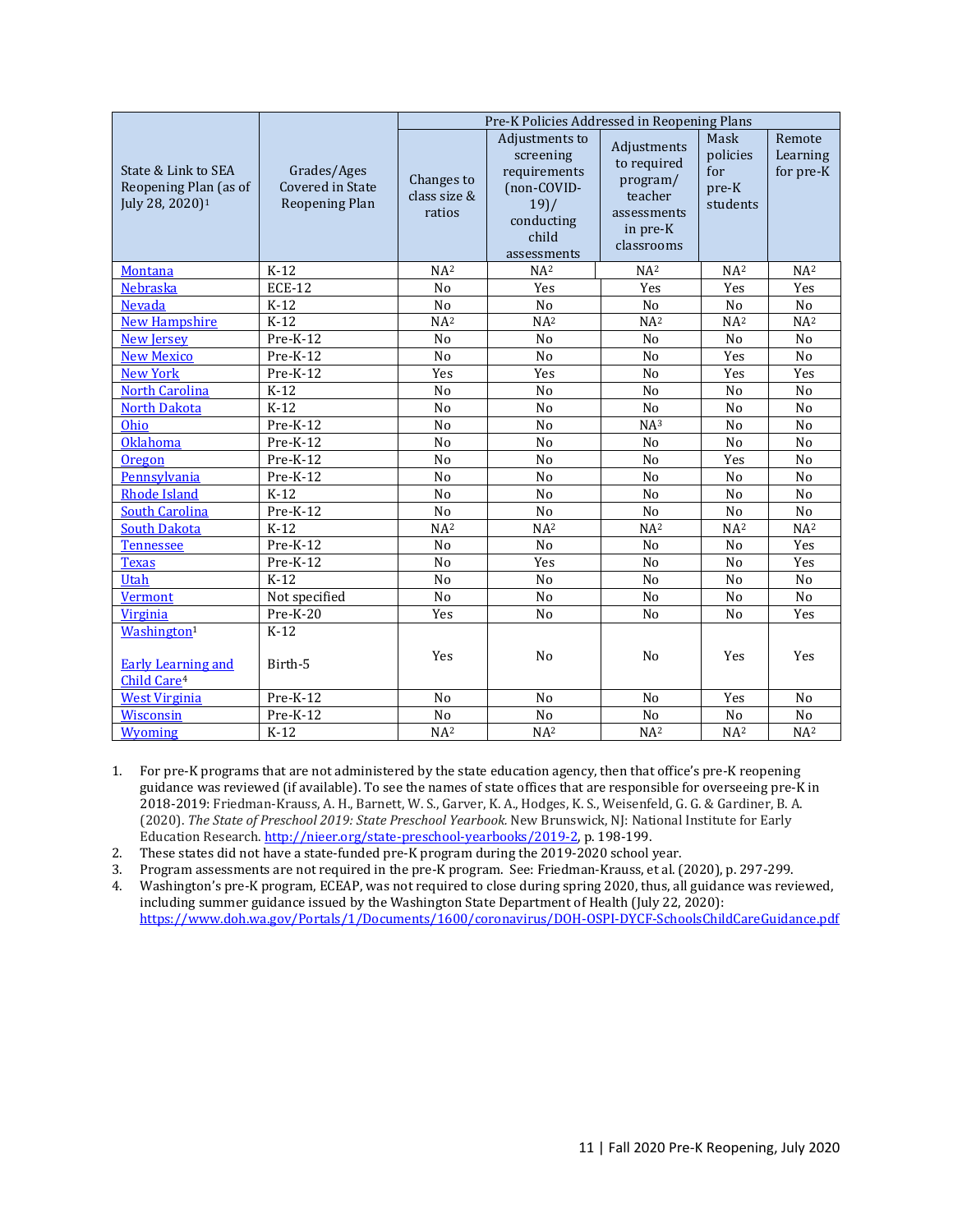## **End Notes**

 $\overline{a}$ 

<sup>4</sup> In 2018-2019, 62 pre-K programs operated in 44 states and D.C.; at least 8 programs operated only in public schools; at least 2 programs did not operate in public schools; and at least 34 programs operated in a mixed-delivery system, however, the distribution varied, see: Friedman-Krauss, et al (2020).

<sup>9</sup> For links to North Carolina legislation: HB1203:

[https://www.ncleg.gov/Sessions/2019/Bills/House/PDF/H1203v1.pdf;](https://www.ncleg.gov/Sessions/2019/Bills/House/PDF/H1203v1.pdf) HB1206:

<https://www.ncleg.gov/Sessions/2019/Bills/House/PDF/H1206v0.pdf>

<sup>10</sup> Benton, K., Butterfield, K., Manian, N., Molina, M., Richel, M. (2020). *Returning to school toolkit for principals.* Rockville, MD: National Comprehensive Center at Westat.

```
https://www.compcenternetwork.org/sites/default/files/local/5704/Returning%20to%20School%20Toolkit%20for%2
0Principals%20(07-16-2020).pdf
```

```
11 For a more detailed description of these models see: Gill, R., Goyal, R., Hartog, J., Hotchkiss, J., & DeLisle, D. (2020, June). 
Considerations for reopening Pennsylvania schools. REL Mid-Atlantic.
```
[https://ies.ed.gov/ncee/edlabs/regions/midatlantic/pdf/ReopeningPASchools.pdf;](https://ies.ed.gov/ncee/edlabs/regions/midatlantic/pdf/ReopeningPASchools.pdf) Bailey, J. P., & Hess, F. M. (2020, May). *A blueprint for back to school*. American Enterprise Institute. [https://www.aei.org/wp-content/uploads/2020/05/A-](https://www.aei.org/wp-content/uploads/2020/05/A-Blueprint-for-Back-to-School.pdf)[Blueprint-for-Back-to-School.pdf](https://www.aei.org/wp-content/uploads/2020/05/A-Blueprint-for-Back-to-School.pdf)

<sup>12</sup> See: Roland, A. (2020). *The missing link? Children and transmission of SARS-CoV-2, don't forget the bubble*s. <http://doi.org/10.31440/DFTB.25585>

<sup>13</sup> See: Centers for Disease Control and Prevention. (2020, July 23). *Guidance for child care programs that remain open*. [https://www.cdc.gov/coronavirus/2019-ncov/community/schools-childcare/guidance-for-childcare.html;](https://www.cdc.gov/coronavirus/2019-ncov/community/schools-childcare/guidance-for-childcare.html) Centers for Disease Control and Prevention. (2020, April 10). *Interim guidance for administrators of US K-12 schools and child care programs*[. https://www.cdc.gov/coronavirus/2019-ncov/community/schools-childcare/guidance-for-schools.html;](https://www.cdc.gov/coronavirus/2019-ncov/community/schools-childcare/guidance-for-schools.html)  American Academy of Pediatrics (2020, June 26). *AAP interim guidance on school re-entry focuses on mitigating COVID-19 risks*[. https://www.aappublications.org/news/2020/06/26/schoolreopening062620](https://www.aappublications.org/news/2020/06/26/schoolreopening062620)

<sup>14</sup> American Academy of Pediatrics (2020, June 26). *AAP interim guidance on school re-entry focuses on mitigating COVID-19 risks*.<https://www.aappublications.org/news/2020/06/26/schoolreopening062620>

<sup>16</sup> Kentucky Department of Education. (2020, July 20). *COVID-19 considerations for reopening schools.* 

[https://education.ky.gov/comm/Documents/Reopening%20Considerations%20for%20Exceptional%20Learners%20an](https://education.ky.gov/comm/Documents/Reopening%20Considerations%20for%20Exceptional%20Learners%20and%20Preschool%20FINAL.pdf) [d%20Preschool%20FINAL.pdf,](https://education.ky.gov/comm/Documents/Reopening%20Considerations%20for%20Exceptional%20Learners%20and%20Preschool%20FINAL.pdf) p. 3.

<sup>17</sup> Texas Education Department. (2020, July 28). SY 20-21 public health planning guidance.

[https://tea.texas.gov/sites/default/files/covid/SY-20-21-Public-Health-Guidance.pdf,](https://tea.texas.gov/sites/default/files/covid/SY-20-21-Public-Health-Guidance.pdf) p. 6.

<sup>18</sup> See: Hutton, J. S., Dudley, J., Horowitz-Kraus, T., DeWitt, T., & Holland, S. K. (2020, January). Associations between screen-based media use and brain white matter integrity in preschool-aged children. *JAMA Pediatrics,* 174(1):e193869. doi:10.1001/jamapediatrics.2019.3869 Published online November 4, 2019. Corrected on March 23, 2020, p. 8.; Hutton, J. S., Dudley, J., & Horowitz-Kraus, T. (2020, May). Letters: Comments and response. *JAMA Pediatrics. Published online* May

<sup>1</sup> Throughout this document District of Columbia is included like a state.

<sup>2</sup> The pre-K classrooms that operated in public schools closed in March 2020; however some pre-k programs that operated in community-based programs remained open to some degree through the spring of 2020. The exact number of classrooms that continued to operate and serve preschool children is unknown at this time.

<sup>3</sup> In 2018-2019, the following states did not fund a pre-K program that met NIEER's definition: Idaho, Indiana, New Hampshire, South Dakota, Utah, and Wyoming. In 2019-2020, Idaho, Indiana, New Hampshire, South Dakota, Wyoming and Montana did not fund pre-K, however Utah did. For more information about NIEER's definition of what qualifies as a state-funded pre-K program see, Friedman-Krauss, A. H., Barnett, W. S., Garver, K. A., Hodges, K. S., Weisenfeld, G. G. & Gardiner, B. A. (2020). The State of Preschool 2019: State Preschool Yearbook. New Brunswick, NJ: National Institute for Early Education Research[. http://nieer.org/state-preschool-yearbooks/2019-2](http://nieer.org/state-preschool-yearbooks/2019-2)

<sup>5</sup> Council of Chief State School Officers. (2020). *Restart & recovery: Considerations for teaching & learning overview.* [https://ccsso.org/sites/default/files/2020-07/CCSSO\\_RR\\_Consider\\_Teach-v3.pdf,](https://ccsso.org/sites/default/files/2020-07/CCSSO_RR_Consider_Teach-v3.pdf) p. 2.

<sup>6</sup> Oregon Department of Education. (2020, July 22). *Ready schools, safe learners: Guidance for school year 2020-21, version 2.7.2*[. https://www.oregon.gov/ode/students-and-](https://www.oregon.gov/ode/students-and-family/healthsafety/Documents/Ready%20Schools%20Safe%20Learners%202020-21%20Guidance.pdf)

[family/healthsafety/Documents/Ready%20Schools%20Safe%20Learners%202020-21%20Guidance.pdf,](https://www.oregon.gov/ode/students-and-family/healthsafety/Documents/Ready%20Schools%20Safe%20Learners%202020-21%20Guidance.pdf) p. 59.

<sup>7</sup> Illinois State Board of Education & Illinois Department of Public Health. (2020, June 23). *Starting the 2020-21 school year: Part 3 transition joint guidance.* [https://www.isbe.net/Documents/Part-3-Transition-Planning-Phase-4.pdf,](https://www.isbe.net/Documents/Part-3-Transition-Planning-Phase-4.pdf) p. 13. <sup>8</sup> Louisiana Department of Education. (2020, May 14). *Strong start 2020: Louisiana's plan: A planning guide for early* 

*childhood communities & providers.* [https://www.louisianabelieves.com/docs/default-source/strong-start-2020/early](https://www.louisianabelieves.com/docs/default-source/strong-start-2020/early-childhood-strong-start-2020-planning-guide.pdf?sfvrsn=3a88981f_10)childhood-strong-start-2020-planning-guide.pdf?sfvrsn=3a88981f 10

<sup>15</sup> Couzin-Frankel, J., Vogel, G., & Weiland, M. (2020, July 7). School openings across globe suggest ways to keep coronavirus at bay, despite outbreaks. *Science,* 369 (6501)[. https://www.sciencemag.org/news/2020/07/school](https://www.sciencemag.org/news/2020/07/school-openings-across-globe-suggest-ways-keep-coronavirus-bay-despite-outbreaks)[openings-across-globe-suggest-ways-keep-coronavirus-bay-despite-outbreaks](https://www.sciencemag.org/news/2020/07/school-openings-across-globe-suggest-ways-keep-coronavirus-bay-despite-outbreaks)